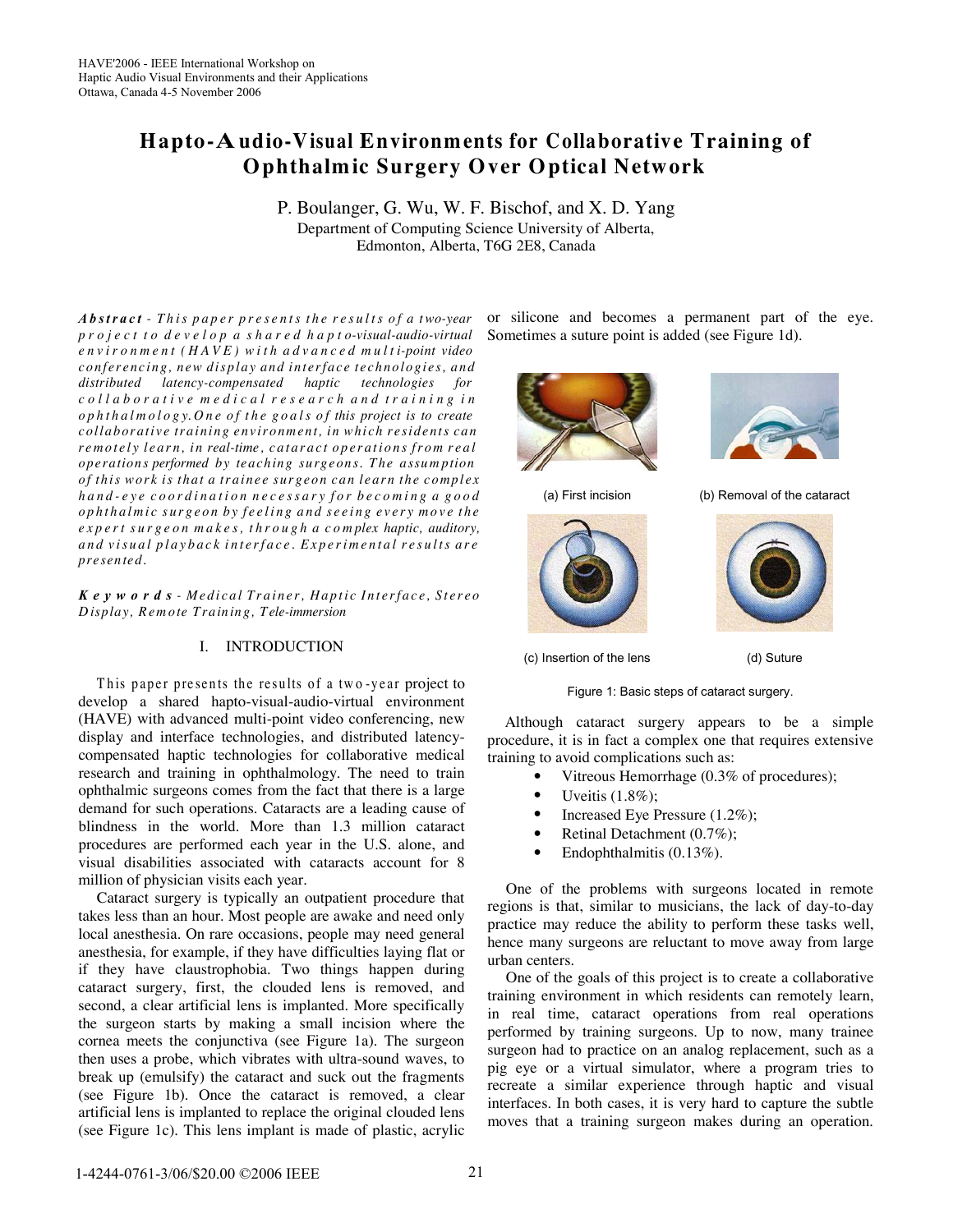These subtle moves often make the difference between a good surgeon and a novice. By recording every subtle move, voice intonations, and visuals of well-trained surgeon during an operation, it is possible for junior residents to be trained by remote experts in real-time over a high-speed network, or after-the-fact in playback mode through a multi-modal interface capable of replicating those moves. It has been shown in numerous psychophysical experiments that the brain can lean complex hand-eye tasks by imitating experts. The thesis of this work is that a trainee surgeon can learn the complex hand-eye coordination necessary for becoming a good ophthalmic surgeon by feeling and seeing every move the expert surgeon makes, through a complex haptic, auditory, and visual playback interface. This creates in effect a new tele-immersive training system that not only allows the trainee to feel and see the training surgeon, but also permits the trainer surgeon to feel and see how the trainee performs during an operation, allowing him to give suggestions along the way. Figure 2 shows two block diagrams describing how the system works. Figure 2a illustrates the so-called one-way teaching mode, where every move of the teaching doctors is transmitted via a high-speed optical link to two students. In this mode, the students only require a multi-modal playback interface to participate. The only mode of interaction with the teacher is through questioning using video conferencing such as Access Grid. If there is also a digitizing station at the student station, as illustrated in Figure 2b, it is possible for the student to start operating and to transmit to the other students as well as to the training surgeon every moves he makes. The trainer can then feel and see those moves and offer corrections and suggestions by voice or through the haptic device, giving the trainee in essence a tele-immersive nudge. In section II, we review the current state of the art of medical trainer in the light of the proposed system. In section III, we describe the digitizing station and in Section IV the multi-modal playback interface. We conclude by describing the current state of our system and our plan for usability testing.

## II. PREVIOUS WORK

The literature on surgical trainers is vast and covers many fields ranging from engineering over medicine to psychophysics. In this section, we cover first the current state of the-art by reviewing the newest multi-modal trainers. We then review the latest literature on how humans learn fine motor activities and how those skills can be transferred. Finally, we discuss how the proposed system compares to other remote surgical trainers.

## *A. Multi-modal Surgical Trainers*

HapticIO [1] is a Minimally Invasive Surgery (MIS) multimodal trainer. In this system an interface toolbox provides to the trainee with two (up to three) haptic devices with a shape of scissors handles and a virtual "video-endoscope" device. The trainee uses the haptic devices to control the virtual tools in the virtual environment. The system creates an approximate force feedback, allowing the trainee to interact with the virtual organs in the scene. The virtual videoendoscope device allows the trainees to move their view in the virtual environment as if they were controlling a real endoscope camera.





Figure 2: Two mode of operation of tele-immersive training system.

As in real life, the corresponding scene changes can be seen from an attached LCD monitor. The system uses medical image data (CT, MRI) to create realistic 3D models of the organs. The data is visualized using real-time volume rendering techniques. In addition to MIS training, HapticIO can also be configured for the training of ear-nose-throat (ENT) surgery. In this case, a simple PHANTOM device from Sensable Tech. Inc., USA is used. HapticIO is now a commercially available product.

Webster and his colleagues developed a suturing simulator [2] based on haptic force-feedback and a stereo display to improve user performance in terms of accuracy and speed. The system has a PHANTOM device serving as the main haptic user interface. Hemostats are placed at the PHANTOM end effectors to provide a realistic feeling of holding the instruments. Manipulation of 3D virtual needles and needle holders is performed through the hemostats. The user can feel the force feedback when suturing the soft tissue in the virtual environment. A "Reaching display" is used as a display, where the user holds the hemostats under the mirror, which reflects a stereo image of the mounted monitor. This configuration is believed to give users a better haptic feel. In order to measure user performance, a scoring test is used to evaluate user satisfaction. Task completion time is also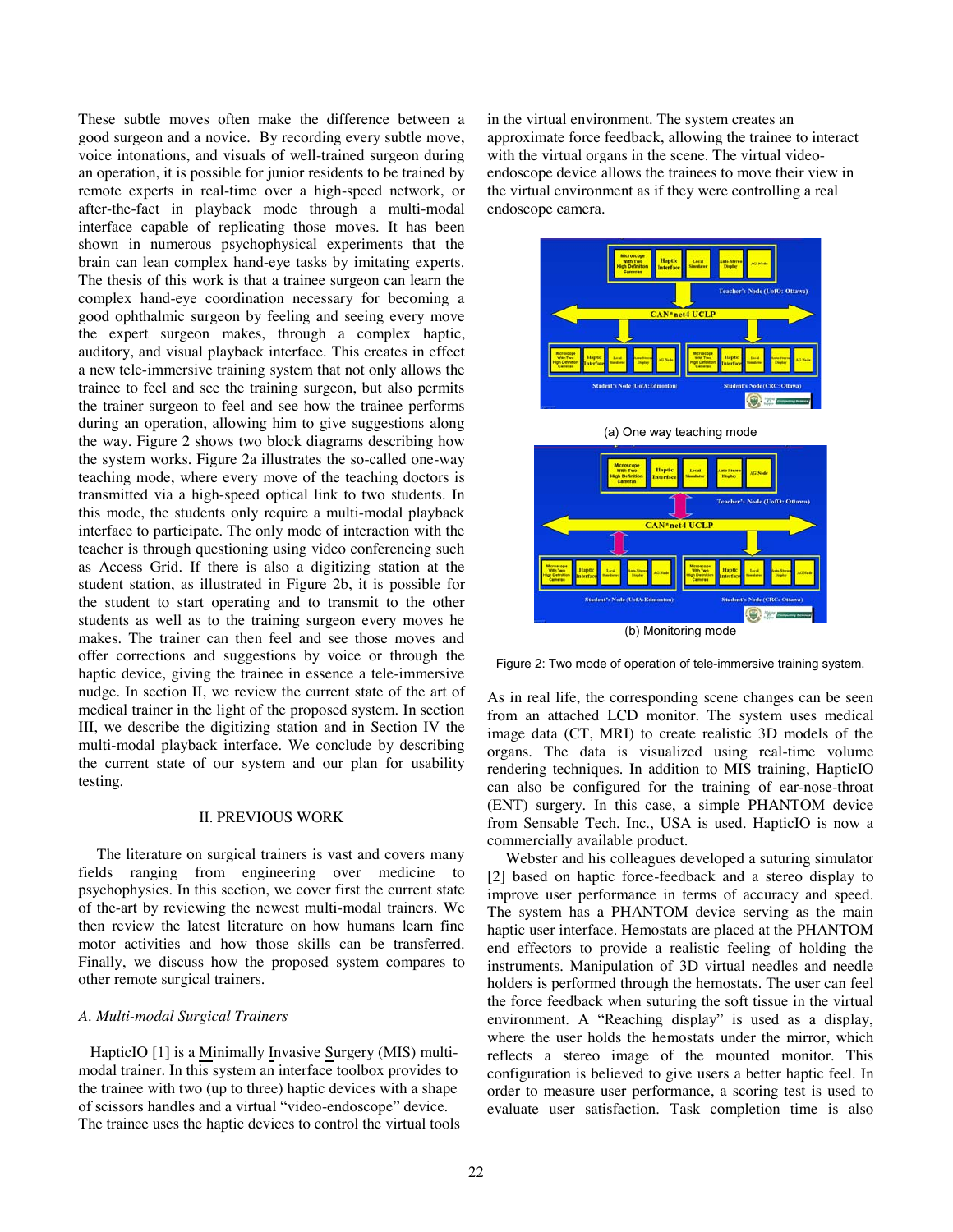recorded. Unfortunately, no user study was conducted to show that skill transfer actually takes place with this system.

Abolmaesumi and his colleagues developed a haptic-based medical image examination system [3] for diagnosis training. Here the trainee controls a virtual probe through a PHANTOM device. A section of a human body created by CT and MRI is displayed, using a regular monitor, with the probe in a virtual environment. The virtual probe creates a cutting plane that can be moved through the body. The volumetric data image is then sliced along the plane and displayed. Force feedback is provided once the virtual probe touches the surface of the body. In this work, no results were reported to demonstrate the performance of the system.

The vitreous surgery trainer [18] from Asahikawas Medical College, Japan, is an ophthalmology surgery simulator. The system is equipped with virtual highresolution color stereo binoculars, two 6DOF haptic positioning devices and foot switches. Several virtual patient eyes with various retinal diseases were created to illustrate realistic conditions. The virtual binoculars cameras provide two images of a virtual eye simulating the stereo display surgeons use in real operating conditions. Foot pedals are used to switch instruments and control the view of the virtual environment. The system simulates the removal of proliferative tissues on the retina. No evidence has been provided that the system is actually used by any institute, and no usability study was performed.

# *B. Haptic Training for Motor Skill Transfer*

Human learns novel motor skills through observation and practice. Recent studies have shown that haptic assistance can help human improve motor skill learning process [5]. Govindarajan [6] developed a haptic handwriting training system where an expert's handwriting was recorded in terms of temporal position, velocity and force information and play back to a trainee. A PHANTOM device was used as the haptic interface to provide force feedback and position information. Trainees were trained under different conditions, no assistance, position control, and haptic profile control. After the training, trainees were asked to reproduce the characters they had learned. Results show that the subjects under haptic training produced better shape characters compared to those who trained without haptic assistance. Wang [7] used haptic feedback to teach people how to write Chinese characters. A similar "record-and-play" method was used in his system. The results show that subjects trained under haptic assistance could write Chinese better and faster than those who did not experience haptic training.

Feygin [8] investigated the role of haptics in the training of human motor skills. He introduced the haptic guidance paradigm, in which the trainee is physically guided through a desired motion by a haptic device. Using this system, the trainee, was able to rapidly gain understanding of kinesthetic requirements. In this study, subjects learned a novel 3D motion under three training conditions, vision-only, hapticonly, and haptic + vision. After the training, the subjects were asked to reproduce the movement under two recall conditions – vision only and haptic only. Task performance was measured in terms of temporal position, shape, completion time and drift. Results show that haptic guidance mainly helps to improve the temporal aspect of the task, while visual information is better for learning the trajectory shape. Following Feygin's study, Liu [9] found that haptic guidance had only a short-term effect. He also stated that subjects tended to quickly forget what had been learned once haptic guidance was withheld, hence there was a need for frequent repetitions.

# *C. Remote Surgical Training*

Most of the medical simulators provide skill transfer through the trainee's practice on the systems. As a result, much more attention has been paid to the interaction between human and virtual world. Haptic has been used to enhance this interaction. However, training by practice can only be called self-teaching. There is no doubt that teachers play an important role in the training process. Incorporating the interaction between instructor and student into surgical simulators is expected to have a significant impact on existing systems. Surgical training systems integrated with human-human interaction are usually running in a Shared Virtual Environment (SVM). In SVM, participants perform tasks in a collaborative fashion, and haptic feedback is used to preserve fidelity and to improve task performance [10][11].

Gunn developed a networked surgical training system [12][13] for human-human interaction during surgical training. The system runs on two CSIRO haptic + stereo workbenches. The instructor and the student communicate verbally through head sets. They can see, touch and interact with the same virtual organ in the scene. In the haptic guidance mode, the instructor can hold the end of the student's tool and physically guide him through an ideal motion. During a training session both of them can feel each other's resistance. The system also allows them to perform a task collaboratively, such as dissecting soft tissue together. Video clips of real operations can be played to give the student the appearance of a real organ. Gunn conducted numerous tests on this system [14]. He placed an instructor in the U.S. to use the system to teach students, all located in Australia, for a gall bladder removal operation. The system was running over a broadband Internet connection. A group of 70 medical professionals audited the demonstration in Australia. After the test, the audience was asked to vote on the usability of the system. Positive feedbacks were given for the system performance in terms of interaction between participants, remote teaching, haptic interaction and haptic guidance.

Matthew described the design and the implementation of a similar system [15][16]. He also conducted an analysis on the verbal communication between instructor and student during a training session. The system was equipped with two PHANTOM devices to support ambidextrous operations. A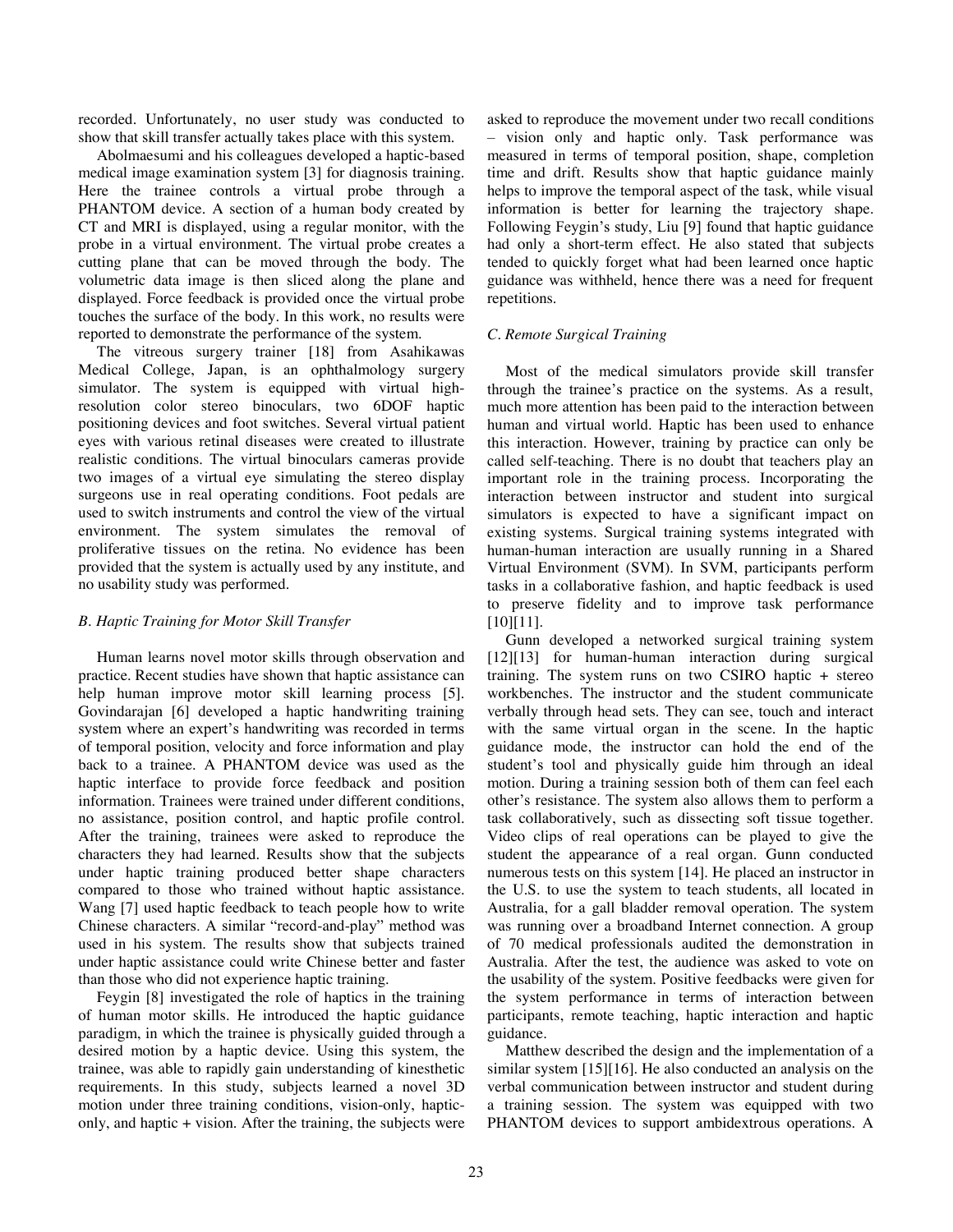haptic guidance tool was also supported, CT scans and real pictures of organs were used to create realistic models. The communication mechanism also provided the participants with the ability to draw anywhere in the scene as well as on a shared whiteboard. The system was used to teach bone surgery. Two workbenches were placed together so that the participants could talk to each other without the aid of microphone. The verbal conversation was recorded for analysis. Unfortunately, the instructor did not use the haptic guidance tool during the entire trial. The author stated that this might be due to the efficiency of the other communication modes. Other trials [17] were conducted on the same system to measure the acceptability of the system. The system was demonstrated to a group of professionals. Questionnaires on the demonstration provided very positive feedback.

To our knowledge, there are no systems reported in the literature that do not use some sort of virtual simulation to represent the real world. In contrast, our system has no need for a simulated world because all stimuli are recorded, and they are accurate since they represent real-life operations.

# III. TRAINER DIGITIZING STATION

In order to digitize a surgery, the following basic information needs to be recorded

- Sound
- High-magnification stereo views of the eye
- Two large-scale views of body posture
- Location and orientation of the tools
- Forces applied to the tools by the surgeon

Figure 2 shows an illustration of the sensing modalities in a normal operating room. Because of the type of application, the following constraints must be respected:

- The digitized modalities must be perfectly synchronized
- Compression should be minimal to avoid misinterpretation
- The digitizing equipment must be operating-room compatible

In this section, we describe the basic elements of the prototype digitizing station (see Figure 3). It is composed of five basic building blocks:

- A calibrated stereo digitizing video server
- A calibrated optical tracking system
- An auto-stereo display system
- A video conferencing system based on Access Grid
- A high-speed network with minimal latency based on Canarie User Controlled Light Paths (UCLP).



Figure 2: Sensing Modalities



Figure 3: Trainer Station

#### *A. Calibrated Stereo Digitizing Video System*

The main goal of this system is to digitize the binocular microscope used by the surgeon. The system is composed of two Basler Bayer cameras A301fcVGA operating at 30Hz and synchronized by hardware. They are mounted over the operating area using a high-precision positioning device illustrated in Figure 3. This positioning devise allows to adjust the relative position of the stereo cameras for optimal stereo viewing conditions on an auto-stereo display (see Figure 3). One of the key conditions for the use of video signals in a medical application is that the quality of the stereo replication received by the clients should be as good as looking directly into the binocular of the microscope. This means that we are not allowed to use compression since compression algorithms could hide visual structures that are important for a surgical procedure. In special cases, one could use the JPEG2000 lossless compression algorithm if bandwidth is an issue. In addition, we also had to develop a color calibration procedure for each camera since excellent color replication is key to identifying veins and other subtle structures in the eye. In order to do so, we used a simple algorithm based on a linear least square color correction algorithm. A complete description of the algorithm can be found in Boulanger [19].

In addition, we also had to correct for lens distortions since one of the requirements for the system was the ability to perform 3D measurement on the eye, and to add to the image the ability to perform augmentation. Using the same Macbeth color calibration chart used in color calibration, we were able to develop a fully automatic calibration algorithm based on Tsai's calibration code. For more details on those algorithms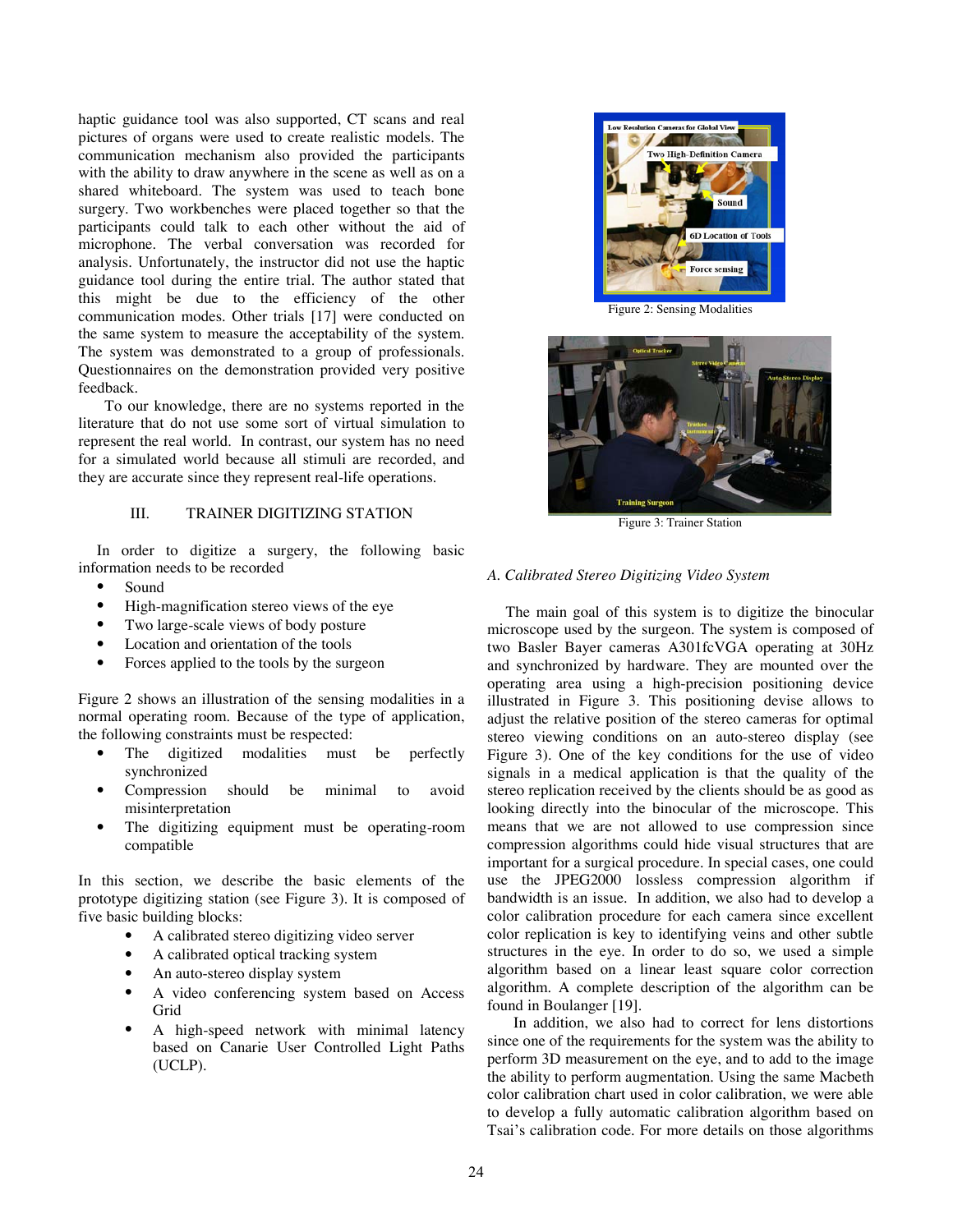refer to the paper by Boulanger [19]. This new procedure makes color calibration and geometric calibration fully automatic and robust to ambient light.

In the project, a video server was developed to deliver to the video information over a high-speed network with the high quality that is required for this application. Figure 4 shows a block diagram of this server. The video client/server is composed of a JPEG2000 compressor that transmits to the client lossless Bayer images that are reconstructed on the client side. The server also sends color calibration information as well as the geometric correction information to the client. On the client side, all this information is combined to create distortion-free color-calibrated stereo images. Figure 5 shows a block diagram of the calibrated video client.

## *B. 3D Multiple Tool Tracking*

In order to measure the position of the tip of the medical instruments (see Figure 3), we used a Phoenix system Visualeyez 4000 real-time active 3D targets tracking system that determines the positions of the LEDs mounted on a target assembly (see Figure 6a). The Phoenix system can measure in real-time (60 Hz) 120 active LEDs at a precision of 0.015 mm. The developed target assembly is very versatile and can be mounted on various surgical instruments. It is also designed to avoid optical occlusions, one of the key problems with optical tracking. Based on a geometric calibration algorithm, we are able to determine the position and orientation of the tip of each instrument at 60 Hz. Using the Visualeyez temporal targets coding scheme, we are also able to design the tracking system to compute the positions of two tools at the same time in the field of view allowing for ambidextrous manipulations.

#### *C. Video Conferencing Using Access Grid*

One of the key elements for any medical remote teaching system is the ability to have teacher and students discuss the various surgical procedures being performed. In our prototype, we decided to us Access Grid (AG) from Argon National Laboratory [20] as our main video conferencing technology. One of the key advantages of AG, besides being free, is its ability to connect numerous participants in a meeting with minimal load on the host computer. In AG, it is also possible to have more than one camera on the participating nodes allowing for multiple view of the operating site. In our prototype, we decided to locate two cameras near the teaching surgeon. One camera is used to teach general posture with an overall view of the surgeon. The second camera is used to give a macro view of the surgeon's hands and the tabletop manipulations. AG also allows for whiteboard display and the sharing of presentations. Because of the real-time requirement of the optical tracking system the AG node on the teaching side was located on a second computer. Since we used a highbandwidth optical network in this project, we had no issues

associated with the synchronization of voice, video, and haptic manipulations.



Figure 4: Calibrated Video Server.



Figure 5: Calibrated Video Client.



Figure 6: Tool tracking system

#### *D. Network Issues*

The network performance requirements for this project are challenging. The trainer network data is mostly streaming media, namely calibrated stereo video (148 Mb/s), Access Grid (max. 10 Mb/s), and haptic signals (max. 5 Mb/s).

The end points of our system are about 4000 km, given that we need to demonstrate our system between Ottawa and Edmonton. This creates large delays. In the case of voice and video, this is not a problem, but for haptic feedback, this delay is critical especially if the delay fluctuate. If not